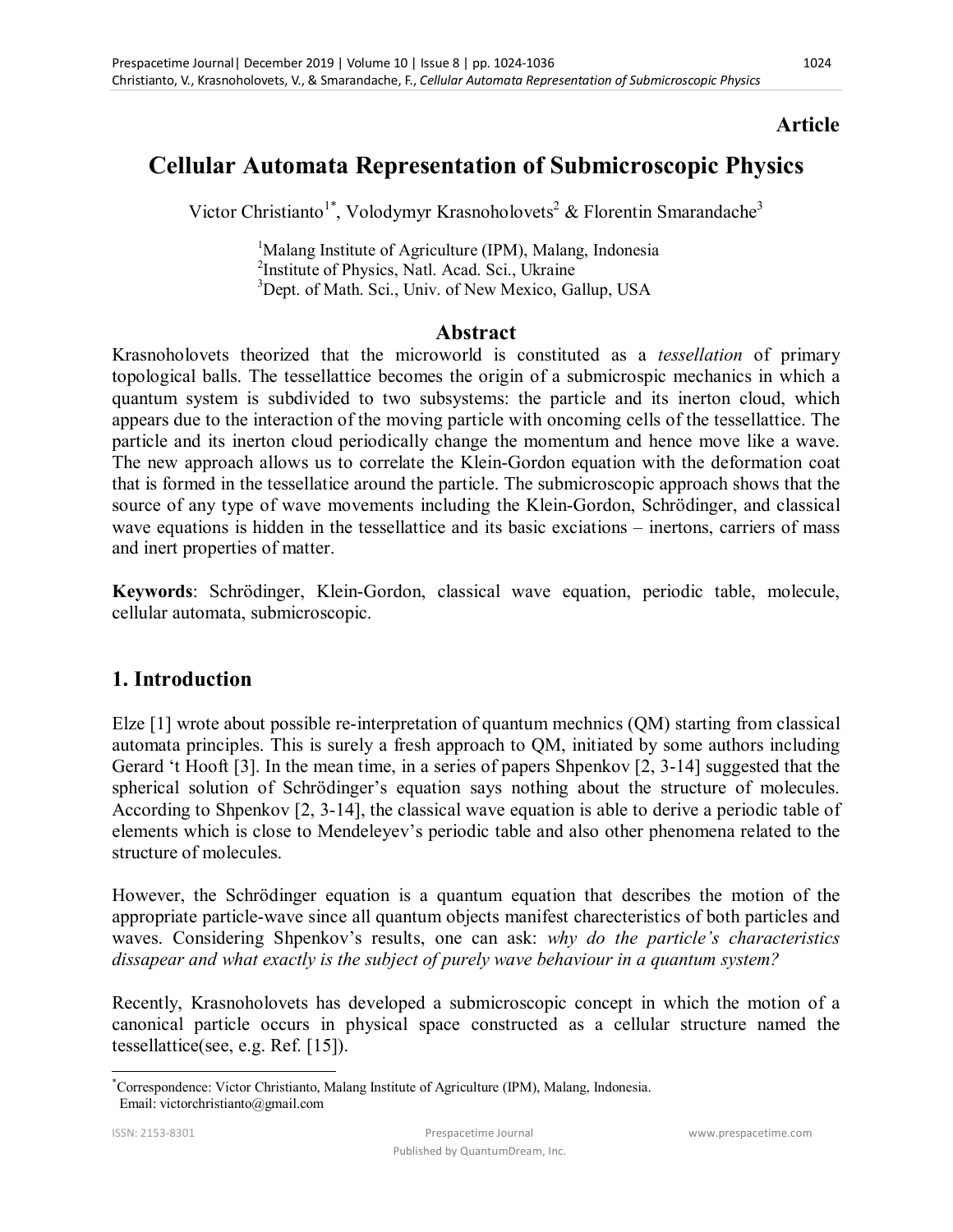In this paper, we carry out studies of the Schrödinger equation and classical wave equation and show how they both are related to the idea of tessellatice. The Appendix contains a more detailed proof on how "space" has the form of acoustic/sound wave.

### **2. Correspondence betwwen Classical Wave & Quantum Mechanics**

A connection between classical and quantum mechanics has been studied at least by several researchers (see e.g. Refs. [26-28]). Ward and Volkmer [29] discussed a relation between the classical electromagnetic wave equation and Schrödinger equation. They derived the Schrödinger equation based on the electromagnetic wave equation and Einstein's special theory of relativity. They began with electromagnetic wave equation in one-dimensional case:

$$
\frac{\partial^2 E}{\partial x^2} - \frac{1}{c^2} \frac{\partial^2 E}{\partial t^2} = 0.
$$
 (13)

This equation is satisfied by plane wave solution:

$$
E(x, t) = E_0 e^{i(kx - \omega t)}, \qquad (14)
$$

Where  $k = 2\pi / \lambda$  and  $\omega = 2\pi v$  are the spatial and temporal frequencies, respectively. Substituting equation (14) into (13), then we obtain

$$
\left(\frac{\partial^2}{\partial x^2} - \frac{1}{c^2} \frac{\partial^2}{\partial t^2}\right) E_0 e^{i(kx - \omega t)} = 0,
$$
\n(15)

or

$$
\left(k^2 - \frac{\omega^2}{c^2}\right) E_0 e^{i(kx - \omega t)} = 0,
$$
\n(16)

which arrives us to a dispersion relationship for light in free space:  $k = \omega/c$ . This is similar to the wave number  $k$  in eq.  $(8)$ .

Then, recalling from Einstein and Compton that the energy of a photon is  $\varepsilon = hv = \hbar \omega$  and the momentum of a photon is  $p = h/\lambda = \hbar k$ , which allows us to rewrite eq. (14) using these relations:

$$
E(x, t) = E_0 e^{\frac{i}{\hbar}(px - \varepsilon t)}.
$$
 (17)

Substituting expression (17) into eq. (13) we find

$$
-\frac{1}{\hbar^2}\left(p^2 - \frac{\varepsilon^2}{c^2}\right)E_0 e^{\frac{i}{\hbar}(px - \varepsilon t)} = 0,
$$
\n(18)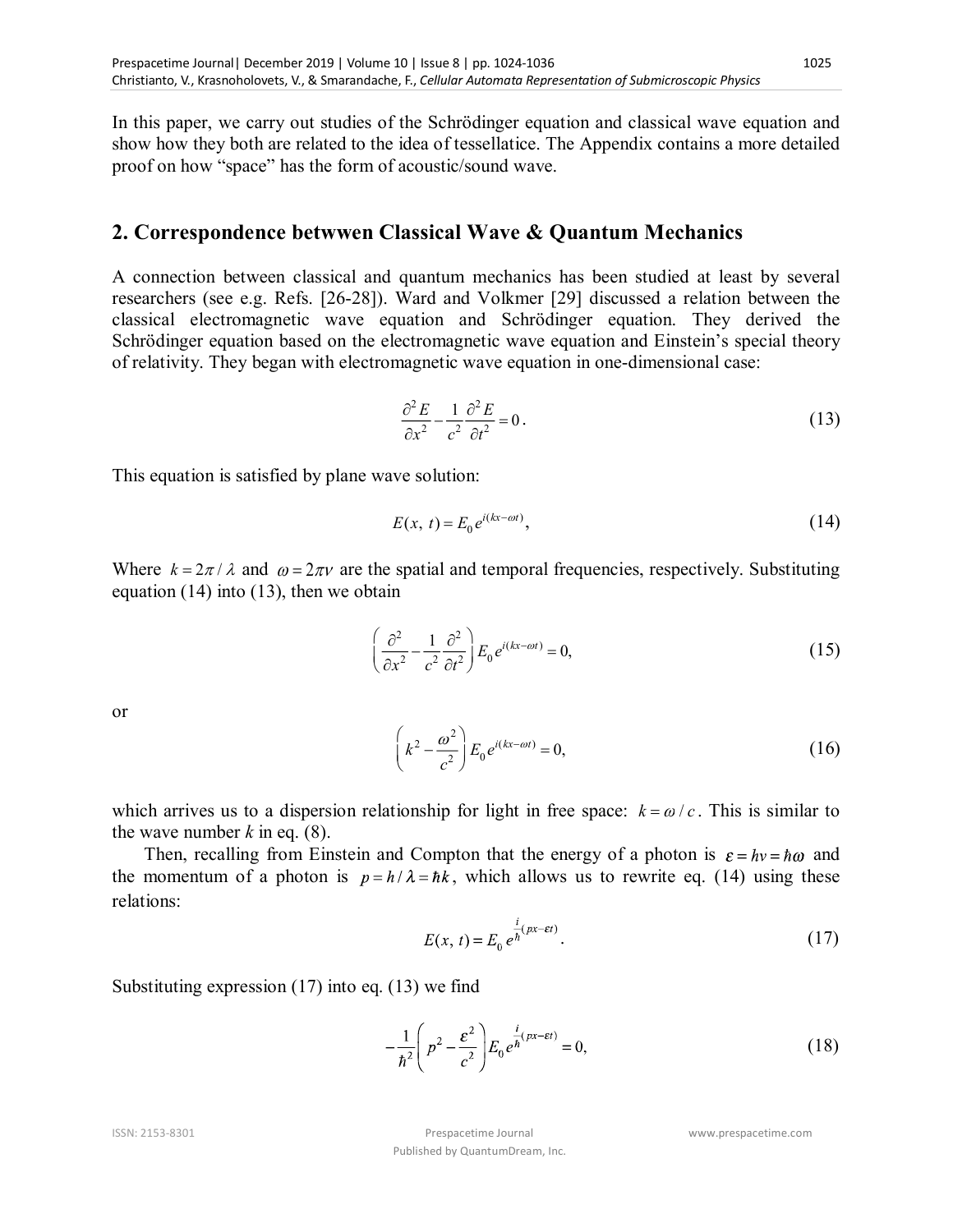which results in the relativistic total energy of a particle with zero rest mass

$$
\varepsilon^2 = p^2 c^2. \tag{19}
$$

Following de Broglie, we may write the total relativistic energy for a particle with non-zero rest mass

$$
\varepsilon^2 = p^2 c^2 + m_0^2 c^4. \tag{20}
$$

Inserting expression (20) into eq. (18), it is straightforward from (15) that we get

$$
\left(\nabla^2 - \frac{m_0^2 c^2}{\hbar^2}\right)\Psi = \frac{1}{c^2} \frac{\partial^2 \Psi}{\partial t^2},
$$
\n(21)

which is the Klein-Gordon equation [30, 31] for a free particle [29]. Now we want to obtain Schrödinger equation, which is non-relativistic case of eq. (21). The first step is to approximate  $\varepsilon^2 = p^2c^2 + m_0^2c^4$  as follows

$$
\varepsilon = m_0 c^2 \sqrt{1 + \frac{p^2}{m_0^2 c^2}} \approx m_0 c^2 + \frac{p^2}{2m_0} \approx m_0 c^2 + \Im. \tag{22}
$$

After some approximation steps, Ward and Volkmer [29] arrived at the Schrödinger equation

$$
-\frac{\hbar^2}{2m}\nabla^2\phi = i\hbar\frac{\partial\phi}{\partial t},\qquad(23)
$$

where the non-relativistic wave function  $\phi$  is also constrained to the condition that it be normalisable to unit probability.

In the meantime, Hilbert and Batelaan [32] explored equivalence between the quantum and acoustic system. A simple physical system was discussed, which mirrorred the quantum mechanical infinite square well with a central delta well potential. They find that the analytic solution to the quantum system exhibits level splitting, as does the acoustic system. They compare the acoustic resonances in a closed tube and the quantum mechanical eigen-frequencies of an infinite square well and showed that the acoustic displacement standing wave is

$$
\xi(x) = \xi_{\text{max}} \sin(n\pi x / (2a))
$$
\n(24)

for the *n-*th resonance. Eq. (24) has the same shape as the quantum mechanical wave function. So we can conclude that there exists formal connection between the classical wave equation and Schrödinger equation, but it still requires some assumptions and approximations. Shpenkov's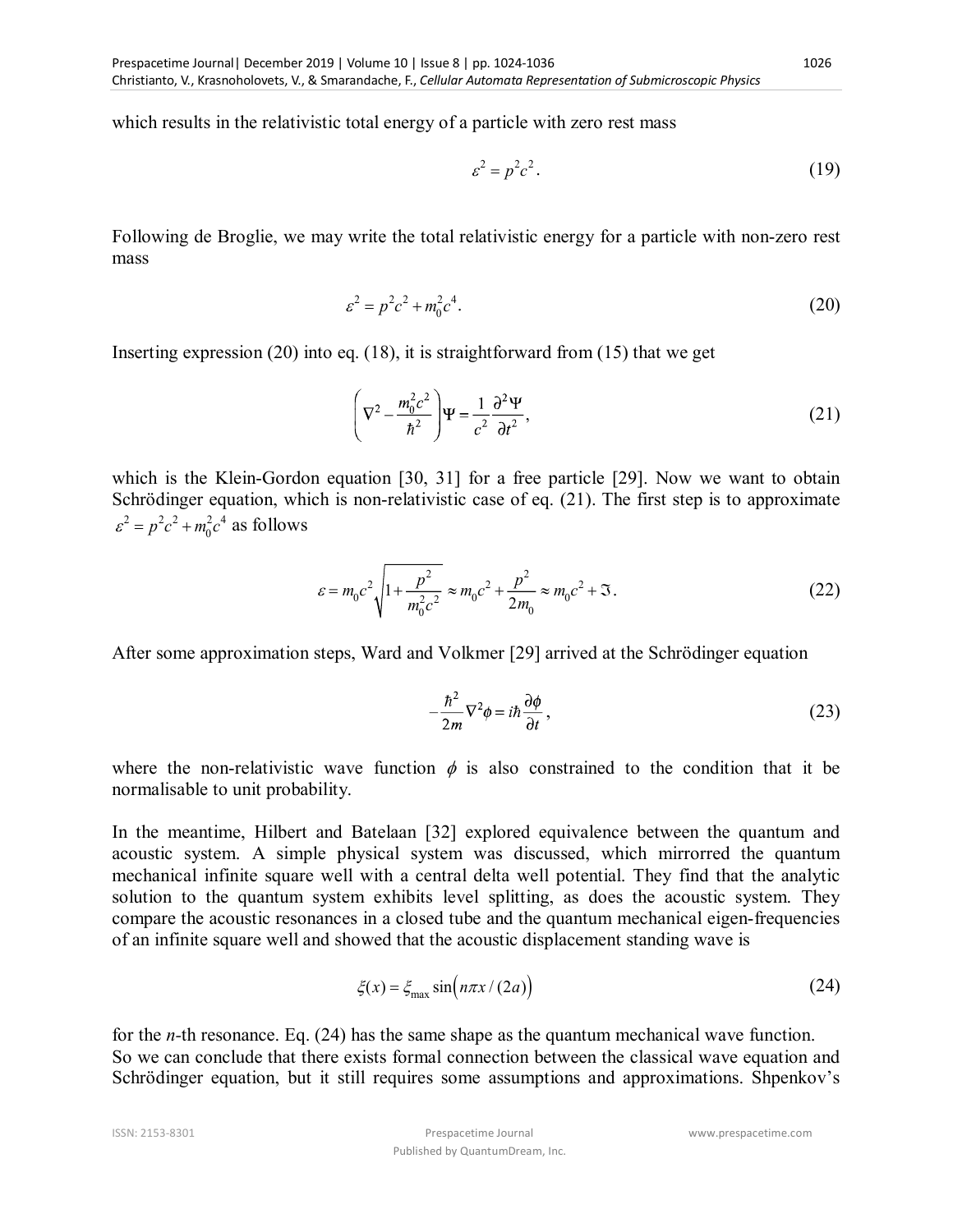interpretation of classical wave equation looks as more realistic for atomic and molecular modeling.

### **3. Cellular Automata Model of Classical Wave Equation**

In the previous section, we have argued that Shpenkov's interpretation of classical wave equation looks as more realistic for atomic and molecular modeling. Now we shall outline a cellular automata model of classical wave equation.

But first of all, let us give a few remarks on cellular automata. The term cellular automata cellular automata is plural. Our code examples will simulate just one—a cellular automaton cellular automaton, singular. To simplify our lives, we'll also refer to cellular automata as "CA." Cellular automata make a great first step in building a system of many objects that have varying states over time:

- A cellular automaton is a model of a system of "cell" objects with the following characteristics.
- The cells live on a grid grid. (We'll see examples in both one and two dimensions in this chapter, though a cellular automaton can exist in any finite number of dimensions.)
- Each cell has a state. The number of state possibilities is typically finite. The simplest example has the two possibilities of 1 and 0 (otherwise referred to as "on" and "off" or "alive" and "dead").
- Each cell has a neighborhood. This can be defined in any number of ways, but it is typically a list of adjacent cells.[36]

Now consider a set of simple rules that would allow that pattern to create copies of itself on that grid. This is essentially the process of a CA that exhibits behaviour similar to biological reproduction and evolution. (Incidentally, von Neumann's cells had twenty-nine possible states.) Von Neumann's work in self-replication and CA is conceptually similar to what is probably the most famous cellular automaton: the "Game of Life." Perhaps the most significant scientific (and lengthy) work studying cellular automata arrived in 2002: Stephen Wolfram's *A New Kind of Science* (http://www.wolframscience.com/nks/) [36].

A plausible method to describe cellular automata model of wave equation was described for instance by Yang and Young [33]. For the 1D linear wave equation, where *c* is the wave speed they presented a scheme:

$$
\frac{u_i^{n+1} - 2u_i^n + u_i^{n-1}}{\left(\Delta t\right)^2} = c^2 \frac{u_{i+1}^n - 2u_i^n + u_{i-1}^n}{\left(\Delta x\right)^2}.
$$
\n(25)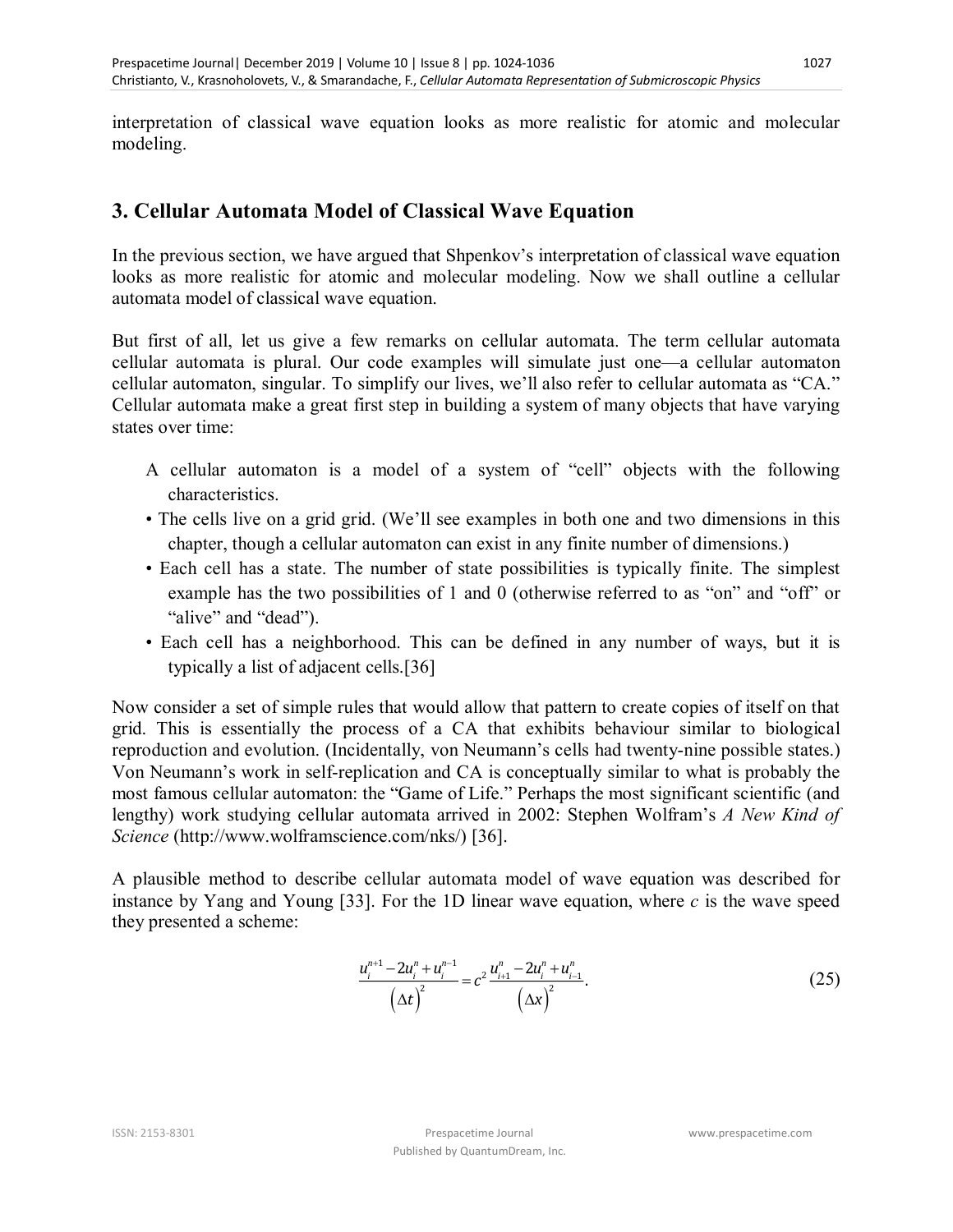After some steps eq. (25) can be rewritten in a generic form (by choosing  $\Delta t = \Delta x = 1$ ,  $t = n$ ) as follows  $u_i^{t+1} + u_i^{t-1} = g(u^t)$ , which is reversible under certain conditions. This property comes from the reversibility of the wave equation because it is invariant under the transformation:  $t \rightarrow -t$ .

O'Reilly has shown that the coupled Maxwell-Dirac electrodynamic system can be implemented in an analog cellular-automaton operating within a 3D regular face-centered cubic lattice [34]. The result of this approach can be expressed in terms of a second order wave equation, namely:  $s_i^{t+1} = s_i^t + \dot{s}_i^{t+1}$ . He concludes that the second order wave equation is arguably one of the simplest possible continuous-valued cellular automata update equations that do anything physically interesting, though all of electrodynamics can be built of elaborations of this one fundamental interaction.

Thus, cellular approach allows one to construct equations that describe physical systems without using second order equations.

#### **Correspondence with Konrad Zuse's work: from static space to calculating space**

To trace the development of physical thoughts in this field, we would like to mention two books. In the late 1970s, Konrad Zuse conceived an essay entitled *Calculating Space*, in which he advocated that physical laws are discrete by nature and that the entire history of our universe is just the output of a giant deterministic CA.[37]

It shall be clear, that we should let go our assumption of static space (Newtonian), nor dynamical space (Einsteinian), toward calculating space (Zusian). In this new model, space itself has a kind of computing capability, hence intelligence, albeit perhaps not the same kind of human intelligence. If such a new proposition can be proved true, then it may open up an array of explanations on many puzzling cosmology questions, such as: why galaxies apparently grow and then move to other directions (for instance, it is known that our Milky Way is moving toward *The Great Attractor*). Such an observed dynamics is very difficult to comprehend in terms of classical picture based on static space (differential equations).

In closing, we would like to quote Zuse's perceptive predictions made forty years ago: "*Incorporation of the concepts of information and the automaton theory in physical observations will become even more critical, as even more use is made of whole numbers, discrete states and the like*."[37]

Nonetheless, we shall also keep in mind Zuse's question: "Is nature digital, analog or hybrid?" It is clear that classical physics is built in analogue way, but it does not mean that Nature is perfectly working in accordance with that model. That question needs to be investigated in more precise manner. [37, p. 22]

One way to investigate such a discrete model of space is by assuming a tessellattice model of space, as will be discussed in the next section.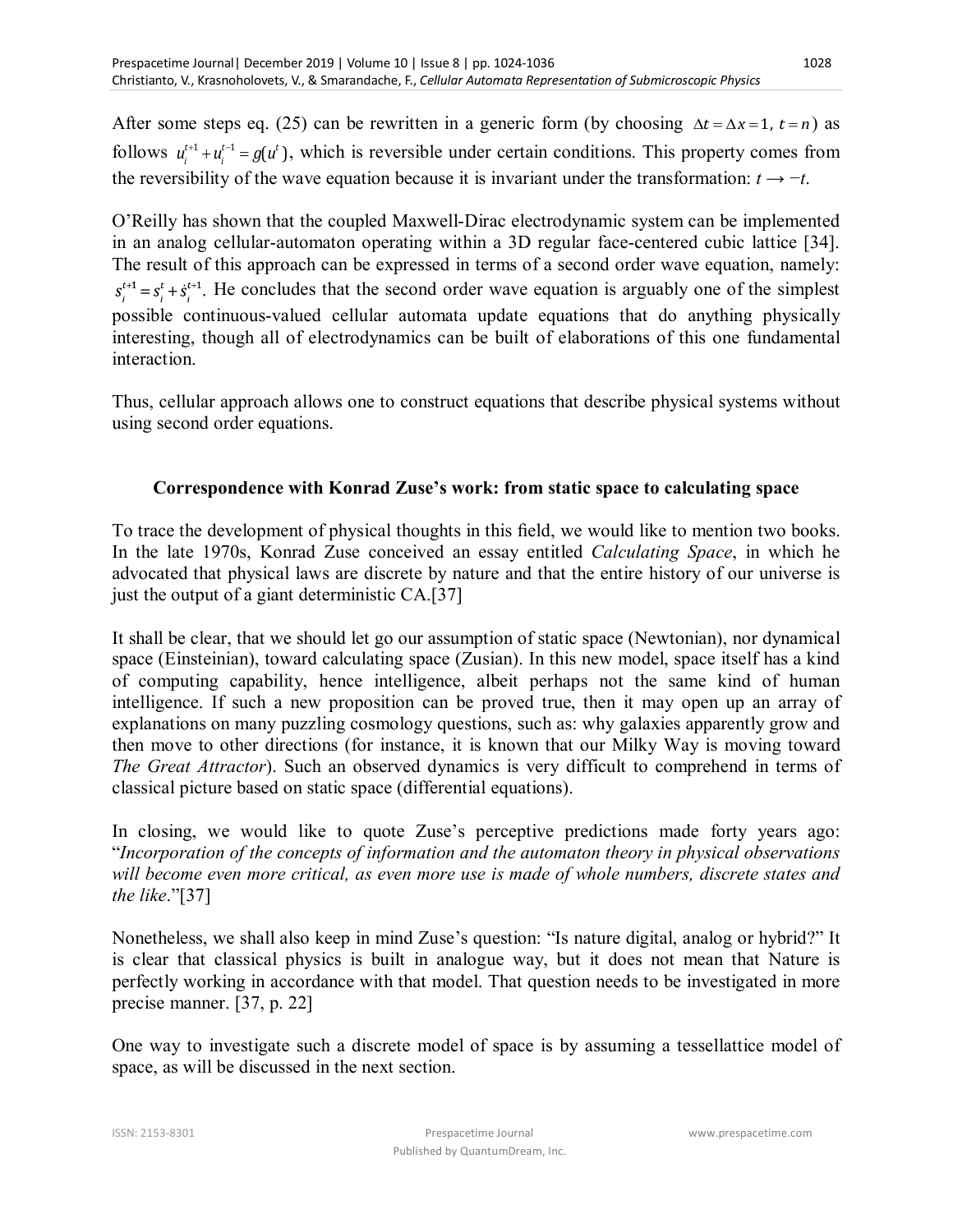### **4. The Tessellattice as the Source for the Formalism of Conventional Quantum Mechanics**

A detailed theory of real physical space was developed by Bounias and Krasnoholovets starting from pure mathematical principles (see e.g. Ref. [35]). A submicroscopic theory of physical processes occurring in real physical space was elaborated by Krasnoholovets in a series of works (see e.g., monograph [15]). Those studies show that our ordinary space is constructed as a mathematical lattice of primary topological balls, which was named a tessellattice.

In the tesselllattice, primary topological balls play the role of cells. This is a physical vacuum, or aether. Matter emerges at local deformations of the tessellattice when a cell (or some cells) changes its volume following a fractal law of transformations. Such a deformation in the tessellattice can be associated with the physical notion of mass.

The motion of a fractal-deformed cell, i.e. a mass particle, is occurred with the fractal decomposition of its mass owing to its interaction with ongoing cells of the tessellattice. This is a further development of Zuse's idea about calculating space because cells can exchange by fractals, which locally change properties of space.

The interaction of matter with space generates a cloud of a new kind of spatial excitations named 'inertons'. This means that "hidden variables" introduced in the past by Louis de Broglie, David Bohm and Jean-Pierre Vigier have acquired a sense of real quasiparticles of space.

Thus in monograph [15] it has been shown that inertons are carriers of a new physical field (the inerton field), which appears as a basic field of the universe. Inertons as quasi-particles of the inerton field are responsible for quantum mechanical, nuclear and gravitational interactions of matter. Inertons carry mass and also fractal properties of space, i.e. they are real carries of information.

A particle moving in the tessellattice is surrounded with its inerton cloud. The particle actualizes the real motion between ongoing cells, though its inertons emitted when the particle rubs again the tessellattice's cells, migrate as excitations hopping from cell to cell. Such sophisticated motion in which the particle is surrounded with its inerton cloud can easily be compared with the formalism of quantum mechanics because the particle wrapped with its inertons can be projected to the particle's wave  $\psi$ -function determined in an abstract phase space. In such a pattern, the overlapping of wave  $\psi$ -functions of nearest particles means that the particles' inerton clouds overlap and thus we obtain real carriers of the quantum mechanical interaction, which provide a short-range action between the particles studied.

The particle's de Broglie wavelength  $\lambda$  plays the role of a section in which the moving particle emits its inerton cloud (an odd section) and in the next even section  $\lambda$  these inertons come back to the particle passing the momentum on to it. Inertons emitted by the freely moving particle come back to the particle owing to the elasticity of the tessellattice as such.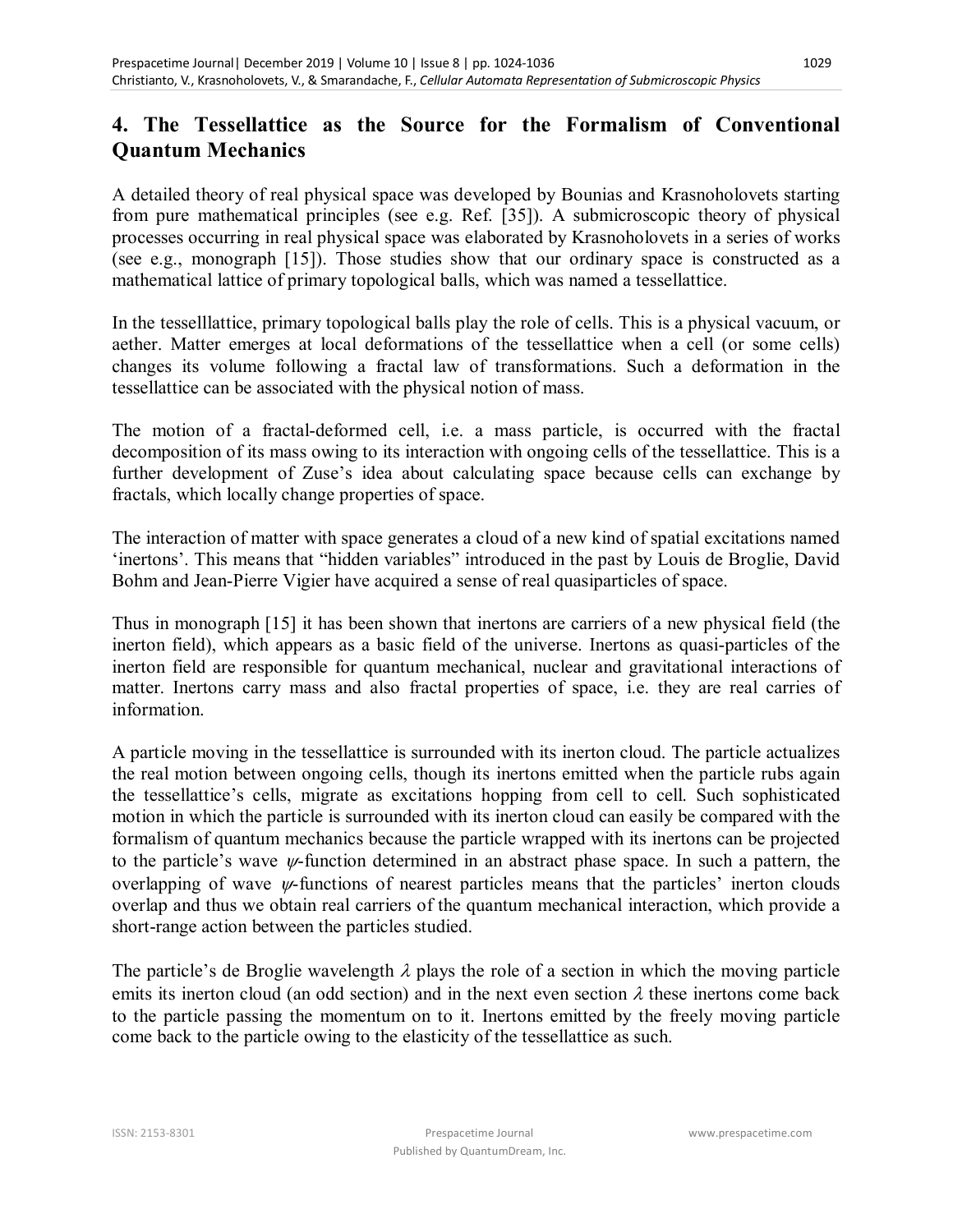How can we write the interaction of a moving particle with its inerton cloud? The interaction can be written between the particle and an ensemble of inertons, which accompany the particle. The ensemble is presented as one integral object, an inerton cloud. The speed  $v_0$  of the particle the particle satisfies the inequality  $v_0 \ll c$ . At such presentation, our study is significantly simplified and is reduced to the consideration of a system of two objects: the particle and its cloud of inertons, which the particle periodically emits and adsorbs when moving along its path. In this case the Lagrangian (2.1) is transformed to the following one written in two-dimensional Euclidean space

$$
L = \frac{1}{2}m_0\dot{x}^2 + \frac{1}{2}\mu_0 \cdot \left[ (\dot{\chi}^{\parallel})^2 + (\dot{\chi}^{\perp})^2 \right] - \frac{2\pi}{T} \sqrt{m_0\mu_0} x \dot{\chi}^{\perp}.
$$
 (26)

In the Lagrangian  $(26)(2.49)$  the first term describes the kinetic energy of the particle with the mass *m* and the velocity  $\dot{x}$ , which moves along the axis *X*; the second term depicts the kinetic energy of the whole inerton cloud whose mass is  $\mu_{\scriptscriptstyle 0}$  and its center-of-mass has the coordinate  $\,\chi^{\scriptscriptstyle\parallel}$ along the particle's path and  $\chi^{\perp}$  is the transverse coordinate; the third term is the interaction energy between the particle and the inerton cloud where  $1/T$  is the frequency of their collisions.

By using the substitution

$$
\dot{x}^{\perp} = \dot{\tilde{\chi}} + 2\pi \sqrt{m_0 / \mu_0} \; x / T \,, \tag{27}
$$

we carry out a kind of a canonical transformation that leads to the following Lagrangian

$$
\tilde{L} = \frac{1}{2} m_0 \dot{x}^2 - \frac{1}{2} (2\pi / T)^2 m_0 x^2 + \frac{1}{2} \mu_0 \cdot (\dot{\tilde{\chi}}^2 + (\dot{\chi}^{\parallel})^2).
$$
 (28)

We can see from the effective Lagrangian  $(28)(2.51)$  that in such a presentation the particle's behavior is described as a classical harmonic oscillator and the accompanying inerton cloud moves by its own hidden principle (though it does not disturb the particle).

The Hamiltonian function according to the definition

$$
H = \sum_i \dot{Q}_i \partial L / \partial \dot{Q}_i - L \, .
$$

In our case the Hamiltonian is

$$
H = \dot{x}\,\partial L/\,\partial \dot{x} + \dot{\tilde{\chi}}\partial L/\,\partial \dot{\tilde{\chi}} - \tilde{L} \,. \tag{29}
$$

The effective Hamiltonian based on the Lagrangian (28)(2.51) of the oscillating particle in the system of the center-of-mass of the particle and its inerton cloud in the explicit form becomes

$$
H = p2 / (2m0) + m0 (2\pi / T)2 x2 / 2.
$$
 (30)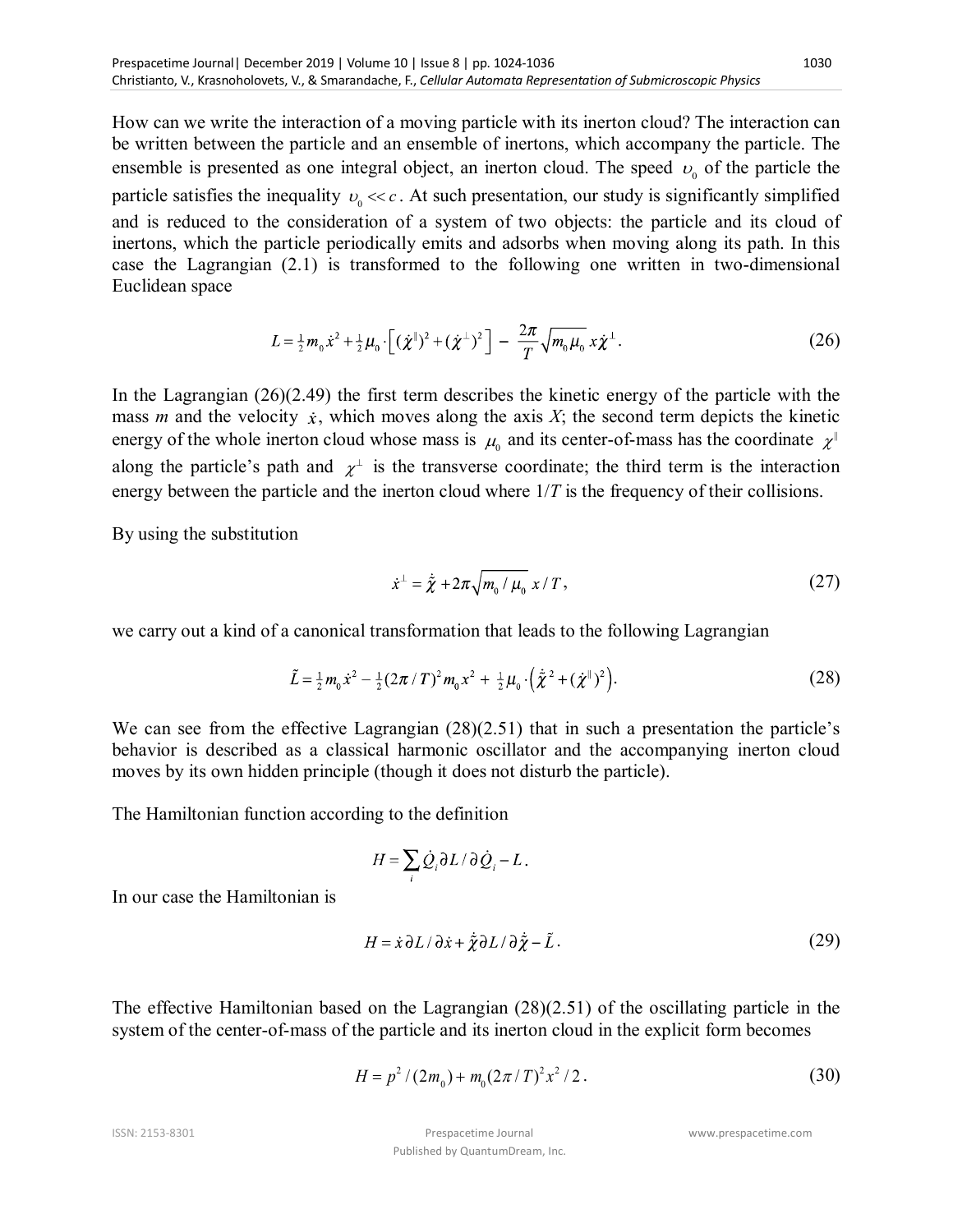Solutions of the equations of motion given by the Hamiltonian (30) are well known for different presentations. In particular, the function (30) allows one to derive the Hamilton-Jacobi equation

$$
(\partial S_1 / \partial x)^2 / (2m_0) + m_0 (2\pi / T)^2 x^2 / 2 = E
$$
\n(31)

from which we obtain the equation for a shortened action

$$
S_1 = \int_{x_0}^{x} p \, dx = \int_{x_0}^{x} \sqrt{2m_0 \left[ E - \left( 2\pi / T \right)^2 x^2 / 2 \right]} \, dx \,. \tag{32}
$$

The function (32)(2.55) enables the solution *x* as a function of *t* in the form

$$
x = \frac{\sqrt{2E/m_0}}{2\pi/T} \sin(2\pi t/T). \tag{33}
$$

Now we can calculate the increment  $\Delta S_1$  of the action (32)(2.55) of the particle during the period *T*; in terms of the action-angle variables

$$
\Delta S_{1} = \oint p dx = \oint \sqrt{2m_{0} \left( E - m_{0} (2\pi/T)^{2} x^{2} \right)} dx
$$
  
= 
$$
\oint \sqrt{2m_{0} \left( E - E \sin^{2} (2\pi t/T) \right)} \sqrt{2E/m_{0}} \cos(2\pi t/T) dt
$$
  
= 
$$
2E \int_{0}^{T} \cos^{2} (2\pi t/T) dt = 2E \left( \frac{t}{2} + \frac{\sin(4\pi t/T)}{4(2\pi/T)} \right) \Big|_{t=0}^{t=T} = ET.
$$
 (34)

The final result (34) can be rewritten as follows

$$
\Delta S_1 = E \cdot T = E / \nu \tag{35}
$$

where the notation  $v = 1/T$  is entered.

Since the constant *E* is the initial energy of the particle, i.e.,  $E = \frac{1}{2} m_0 v_0^2$ , the increment of action (35) can also be presented in the form

$$
\Delta S_1 = \frac{1}{2} m_0 v_0^2 \cdot T = m_0 v_0 \cdot \frac{1}{2} v_0 T = m_0 v_0 \cdot \lambda \tag{36}
$$

where the parameter  $\lambda$  is the spatial amplitude of oscillations of the particle along its path.

If we equate the increment of the action  $\Delta S$ <sup>1</sup> to the Planck constant h, we immediately arrive at the two major relationships of quantum mechanics introduced by de Broglie for a particle:

$$
E = h\nu, \qquad \lambda = h/(m_0 \nu_0). \tag{37}
$$

Thus the amplitude of special oscillation of a particle is exactly the particle's de Broglie wavelength.

Having obtained the relationships (37), we can present the complete action for a particle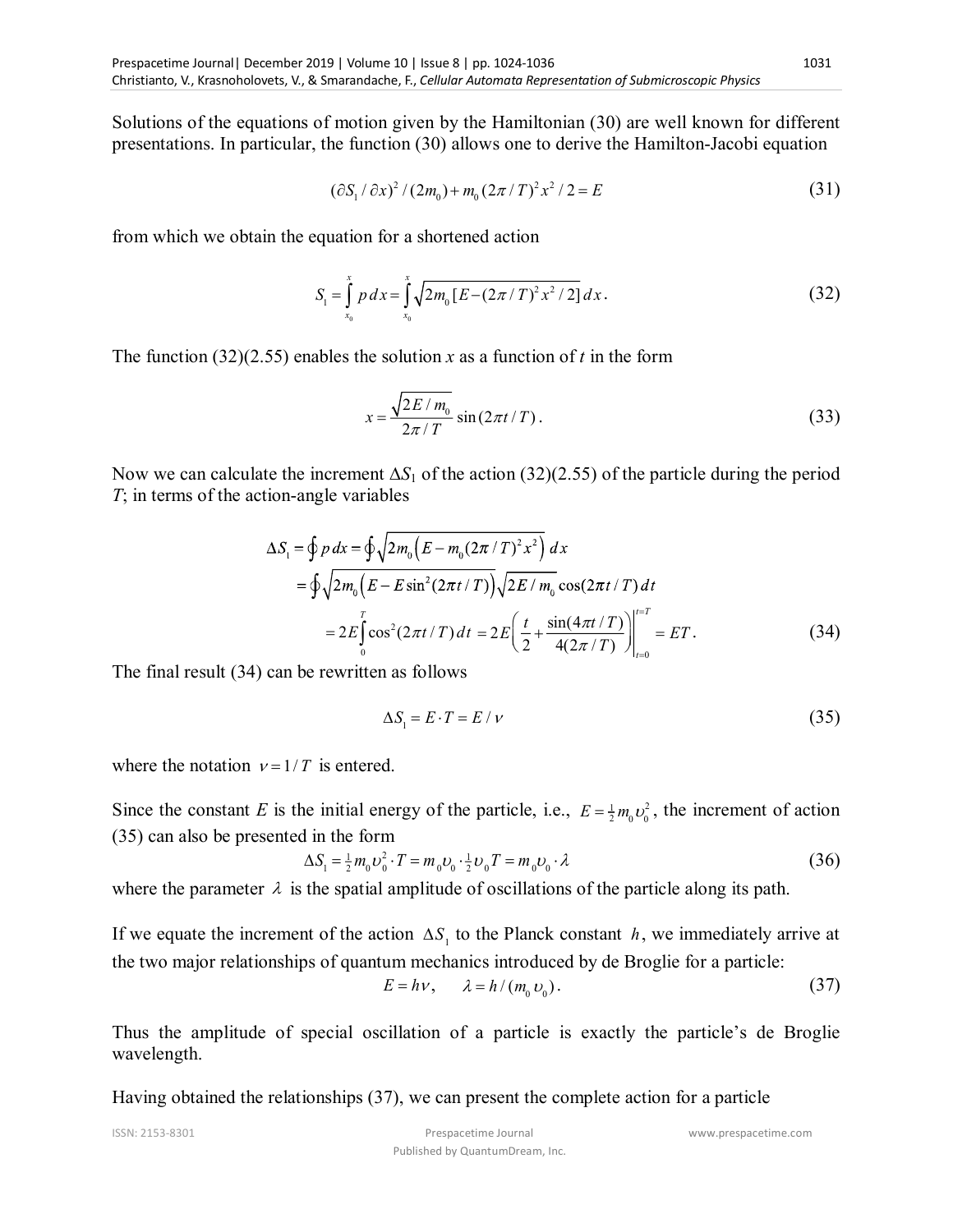1032

$$
S = S_1 - Et = \int^x p \, dx - Et \tag{38}
$$

in two equivalent forms:

$$
S = m_0 v_0 x - E t \tag{39}
$$

and

$$
S = h \cdot (x / \lambda - \nu t). \tag{40}
$$

The relationships (39), (40) and (37) allow the derivation of the Schrödinger equation. If in a conventional wave equation

$$
\Delta \psi - \frac{1}{(\nu_0 / 2)^2} \frac{\partial^2 \psi}{\partial t^2} = 0 \tag{41}
$$

(where  $\frac{1}{2}v_0$  is the average velocity of the particle in the spatial period  $\lambda$ ) we insert a wave function, whose phase is based on the action (40),

$$
\psi = a \exp \{ i 2\pi [x/\lambda - vt] \},\tag{42}
$$

and set  $v_0 = \lambda \cdot 2v$ , we get the wave equation in the following presentation:

$$
\Delta \psi + \left(2\pi/\lambda\right)^2 \psi = 0. \tag{43}
$$

Then putting  $\lambda = h / p$  and extracting the momentum p from the function (32) (i.e.,  $p^2 = 2mE$ ) we finally obtain a conventional time-independent Schrödinger equation

$$
\Delta \psi + \frac{2m_0 E}{\hbar^2} \psi = 0. \tag{44}
$$

Thus, we can see that the moving system of a particle and its inerton cloud obeys the Schrödinger equation.

#### **5. The Deformation Coat of Particle & the Klein-Gordon Equation**

As we discussed above, Ward and Volkmer [29] demonstrated the derivation of the Klein-Gordon equation (21) for a mass particle starting from its total relativistic energy  $\varepsilon^2 = p^2c^2 + m_0^2c^4$ (20). They also showed that a non-relativistic approximation of the same energy (20) results in the Schrödinger time-dependent equation (23).

Usually the Klein-Gordon equation [30, 31] is applied for the description of an abstract relativistic particle that does not possess spin. However, the submicroscopic concept of physics presented in monograph [15] makes *it possible to relate the Klein-Gordon equation to a real object,* namely, a deformation coat that is developed around the mass particle created in the tessellatice.

In fact the creation a particle means the appearance of a local deformation, i.e. a volumetric fractal deformation of the appropriate cell of the tesselllatice. The local deformation must induce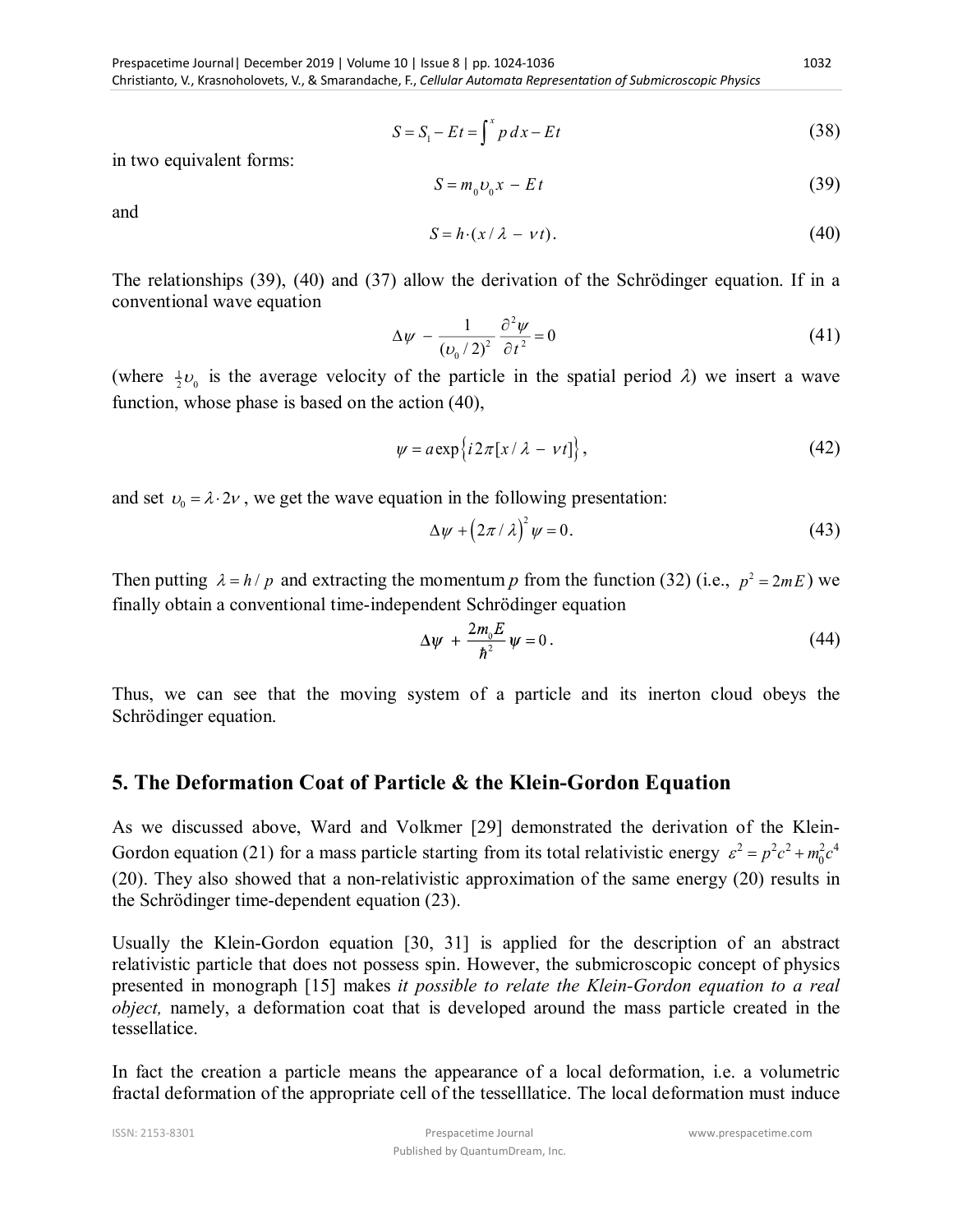a tension state in ambient cells, which may extend only to a definite radius *R*. So behind the radius *R*, the tessellattice does not have any distortion, it is found here in a degenerate state.

The study [15] shows that in the microworld such fundamental physical parameters as mass and charge vary at the motion. Namely, in a section (the even section) equal to the particle's de Broglie wavelength  $\lambda$  the mass *m* is transferred to a tension  $\xi$  and the charge *e* changes to the magnetic monopole *g*. In the odd section  $\lambda$  the mass and charge are restored. The same happened with cells that form the particle's deformation coat. When the particle is moving, it pulls its deformation coat as well, i.e. ambient cells adjust to state of the particle. In the deformation coat the state of cells oscillates between the tension  $\xi$  and mass  $m$ . A collective oscillating mode of the deformation coat is specified by the energy [15]  $E = \hbar \omega$ , which in turn equals the total energy of the particle  $mc^2$ .

The discussed oscillations can be described by a plane wave mode  $E(x, t) = E_0 e^{i(kx - \varepsilon t)}$  (17). Then following the arguments  $(17) - (21)$ , we immediately derive the Klein-Gordon equation  $(21)$ . Note that in our case the particle that obeys the Klein-Gordon equation is the deformation coat that accompanies the moving particle. This deformation coat is specified with the radius equal to the particle's Compton wavelength [15] (see p. 57).

If the speed v of a particle satisfies the inequality  $v \ll c$ , we following reasoning (22) and (23) will arrive at the Schrödinger equation (23).

### **6. Conclusion**

We have reviewed a plausible cellular automaton molecular model for classical wave equation, as an alternative to Cellular automaton quantum mechanics (by Elze, Gerard 't Hooft etc).

Then we have considered the submicroscopic concept that allows one to easily derive the Schrödinger and Klein-Gordon equations starting from first submicroscopic principles. It is interesting that for the first time we now can identify the Klein-Gordon equation with a real object that is described by this equation – it is the particle's deformation coat that is induced in the tessellattice at around the appropriate created canonical particle.

The submicroscopic concept, which is based on space constituted as the tessellattice of primary topological balls, introduces a new physical field, namely the inerton field, which appears as a fundamental field of the universe. Inertons emerge at any motion of particles; in particular, they arise in atoms and around owing to uninterrupted motion of electrons, nuclei and nucleons.

Thus the motion of a quantum system is characterized by its separation to two joined subsystems: the particle itself and its inerton cloud. Their oscillation dynamics exhibits obvious features of the wave motion. Although the deformation coat that accompanies the moving particle behaves in a special way, it is described by the Klein-Gordon equation, which also manifests the wave properties.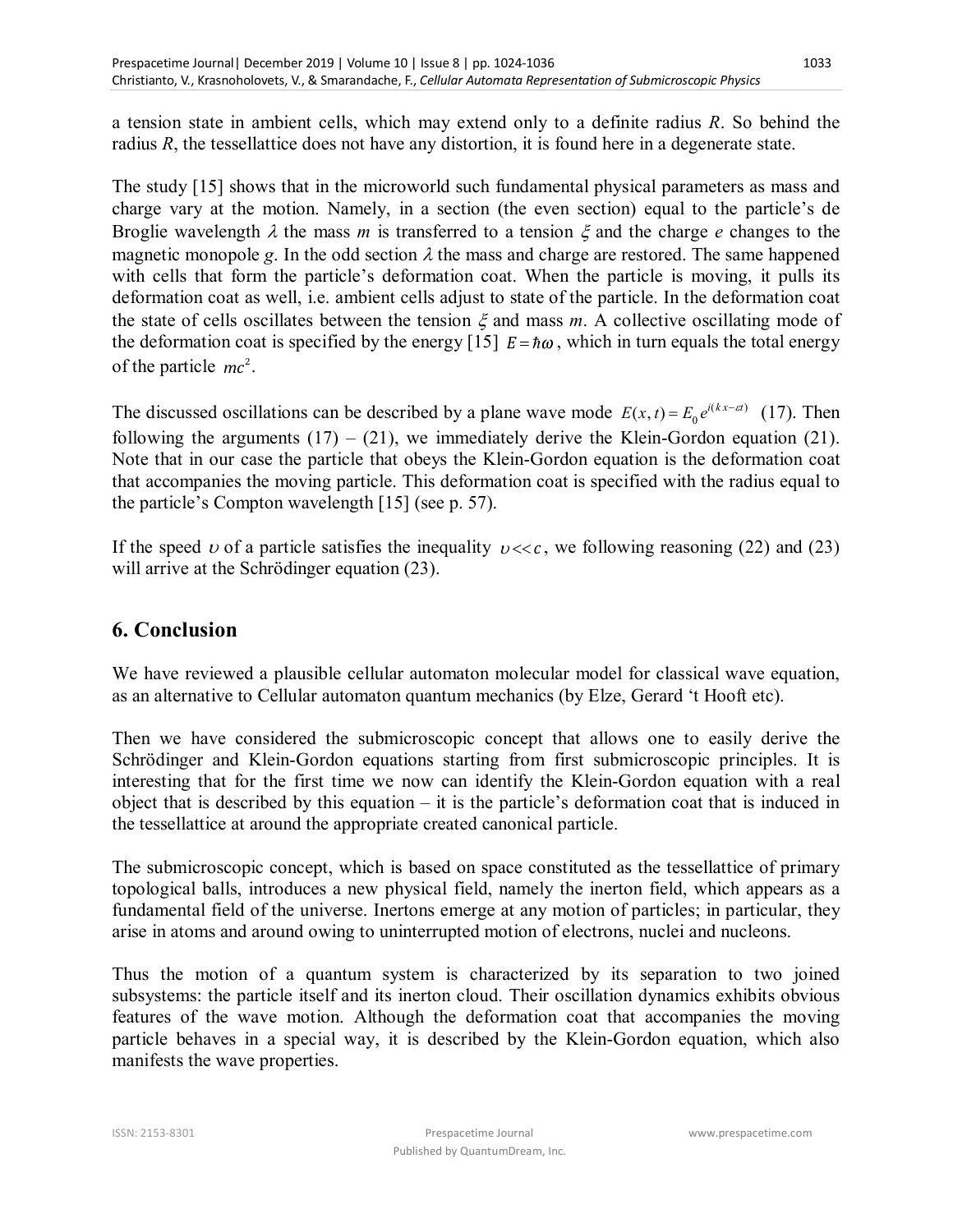Our analysis shows that oscillations of inertons are present in any movement of a material object. Inertons clearly demonstrate wave behavior. This means that inerton oscillations appear in atoms and molecules. Hence inerton oscillations justify Shpenkov's model [4–14], which applies a classical wave equation of sound to atoms and molecules: the wave function  $\Psi$  used by Shpenkov describes oscillations of an inerton field and the location of the corresponding nodes in the oscillating wave studied.

Thus, quantum mechanical models, cellular automata, and a cellular automaton molecular model that uses a wave equation can be covered by studies originated from the tessellattice and the submicroscopic behavior of quantum systems, which involves an inerton field that binds canonical particles with the tessellattice and between themselves.

Nonetheless, there remains many questions to ponder, for example: whether the notion of cellular automata corresponds neatly to Zuse's calculating space hypothesis [37], and whether the latter in turn leads to cellular intelligence (see for instance [37a]). Therefore, further investigations in this direction are recommended, which will shed light on the cornerstones of the microworld.

**Acknowledgement:** Thanks to Prof. George Shpenkov for replying to some questions regarding his wave model of the periodic table of elements and sending some of his works.

*Received October 27, 2019; Accepted December 10, 2019*

### **References**

- [1] Elze, H.-T. (2015). Are nonlinear discrete cellular automata compatible with quantum mechanics? *J. Phys.: Conference Series 631*, 012069.
- [2] Elze, H.T. (2017). Quantum models as classical cellular automata*. J. Phys.: Conf. Series 845*, 012022.
- [3] 't Hooft, G. (2014). The cellular automaton interpretation of quantum mechanics, arXiv:1405.1548 [quant-ph].
- [4] Shpenkov, G. P., and Kreidik, L. G. (2002). Microwave background radiation of hydrogen atoms, *Revista Ciências Exatas e Naturais 4*(1), 9-18, http://www.unicentro.br/pesquisa/editora/revistas/exatas/v4n1/Microwave.pdf
- [5] Kreidik, L. G., and Shpenkov, G. P. (2002). Important results of analyzing foundations of quantum mechanics, *Galilean Electrodynamics & QED-EAST 13*(2), 23-30, http://shpenkov.janmax.com/QM-Analysis.pdf
- [6] Shpenkov, G. P., and Kreidik, L. G. (2004). Dynamic model of elementary particles and fundamental interactions. *Galilean Electrodynamics,* Special Issue – GED East *15*(2), 23-29.
- [7] Shpenkov, G. P. (2005). The nodal structure of standing spherical waves and the periodic law: What is in common between them? *Physics Essays 18*(2), 196-206.
- [8] Shpenkov, G. P., and Kreidik, L. G. (2005). Schrödinger's error in principle. *Galilean Electrodynamics 16*(3), 51-56, http://shpenkov.janmax.com/Blunders.pdf
- [9] Shpenkov, G. P. (2005). The binding energy of helium, carbon, deuterium and tritium in view of shellnodal atomic model and dynamic model of elementary particles, http://shpenkov.janmax.com/stronginteraction.pdf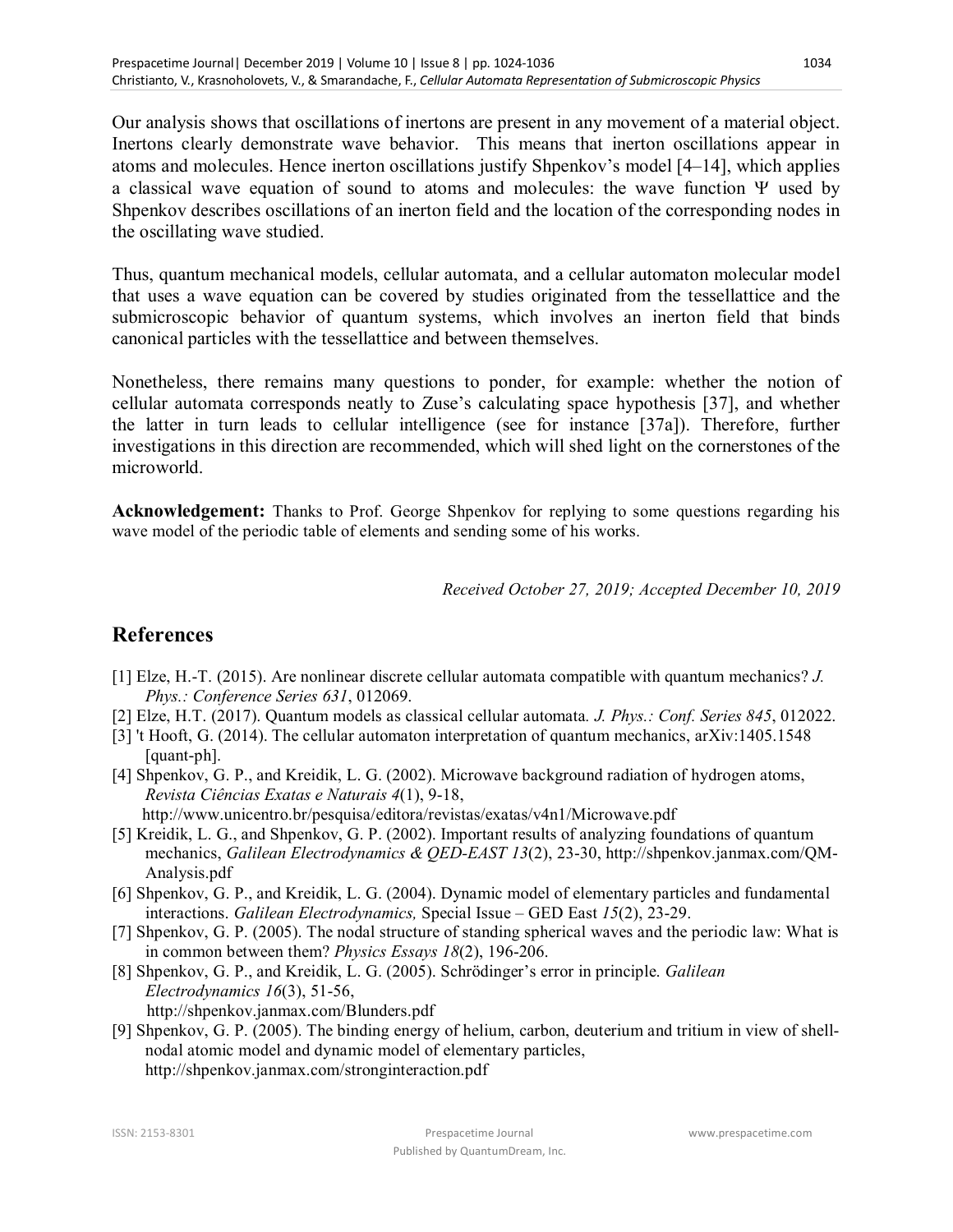- [10] Shpenkov, G. P. (2006). An elucidation of the nature of the periodic law, Chapter 7 in The mathematics of the periodic table, Rouvray, D. H. and King, R. B., ed., Nova Science Publishers, New York, pp. 119-160.
- [11] Shpenkov, G. P. (2006). A new theory of matter-space-time: Evidences in support of an advantage over the modern theory accepted in physics and the perspective to be of use. A lecture delivered in Military Academy, Warsaw, Poland, October, 20, http://shpenkov.janmax.com/Theory-DM-English.pdf
- [12] Shpenkov, G. P. (2007). The shell-nodal structure of the carbon atom and graphene, http://shpenkov.com/pdf/talk2017Berlin.pdf
- [13] Shpenkov, G. P. (2010). Anisotropy of unstrained pristine graphene. http://shpenkov.janmax.com/GrapheneAnisotropy.pdf
- [14] Shpenkov, G. P. (2013) Dialectical view of the world: The wave model (selected lectures). Vol. I: Philosophical and mathematical background. http://shpenkov.janmax.com/Vol.1.Dialectics.pdf
- [15] Krasnoholovets, V. (2017). Structure of space and the submicroscopic deterministic concept of physics. Apple Academic Press, Oakville and Waretown.
- [16] Pain, H. J. (2005). The Physics of Vibrations and Waves,  $6<sup>th</sup>$  ed. J. Wiley & Sons, Ltd. ISBN: 0-470-01295-1(hardback); 0-470-01296-X(paperback).
- [17] Rienstra, S.W., and Hirschberg, A. (2014). An introduction to acoustics. Eindhoven University of Technology, www.win.tue.nl/~sjoerdr/papers/boek.pdf
- [18] Anonymous, Density Functional Theory for Beginners. (2014). http://newton.ex.ac.uk/research/qsystems/people/coomer/dft\_intro.html
- [19] Huang, X. (2012). How did Schrödinger obtain the Schrödinger equation?, http://vixra.org/abs/1206.0055
- [20] Schrödinger, E. (1926). Quantisation as a Problem of Proper Values. Part I. In Collected papers in Wave Mechanics. Providence, Rhode Island: AMS Chelsea Publishing, http://einstein.drexel.edu/~bob/Quantum\_Papers/Schr\_1.pdf
- [21] Schrödinger, E. (1926). An undulatory theory of the mechanics of atoms and molecules. *Phys. Rev*., Second series *28*(6), 1049-1070.
- [22] Anonymous, Atomic Spectra, p. 19-21, http://astrowww.phys.uvic.ca/~tatum/stellatm/atm7.pdf
- [23] Fowler, M. (2007). Classical wave equations, p. 10-12.
- http://galileo.phys.virginia.edu/classes/252/Classical\_Waves/Classical\_Waves.pdf
- [24] Mills, R. L. (2008). The grand unified theory of classical physics. Vol. I. Atomic physics; Vol. II. Molecular physics. Blacklight Power. Printed by Cadmus Communications, A Canveo Company Richmond, UA.
- [25] Close, R. A. (2008). The classical wave theory of matter, http://www.classicalmatter.org/ClassicalMatterWaves.html.
- [26] Christianto, V. (2014). A review of Schrödinger equation & classical wave equation. *Prespacetime J. 5*(5), http://www.prespacetime.com
- [27] Landsman, N. P. (2005). Between classical and quantum, arXiv:quant-ph/0506082.
- [28] Rienstra, S.W., and Hirschberg, A. (2014). An introduction to acoustics. Eindhoven University of Technology, www.win.tue.nl/~sjoerdr/papers/boek.pdf
- [29] Ward, D. W., and Volkmer, S. (2006). How to derive the Schrödinger equation. arXiv:physics/0610121.
- [30] Klein, O. (1926). Quantentheorie und fíunfdimensionale Relativitíatstheorie, Zeit. fíur Phys. 37, 895- 906.
- [31] Gordon, W. (1926). Der Comptoneffekt nach der Schríodingerschen Theorie, Zeit. fíur Phys. 40, 117-133.